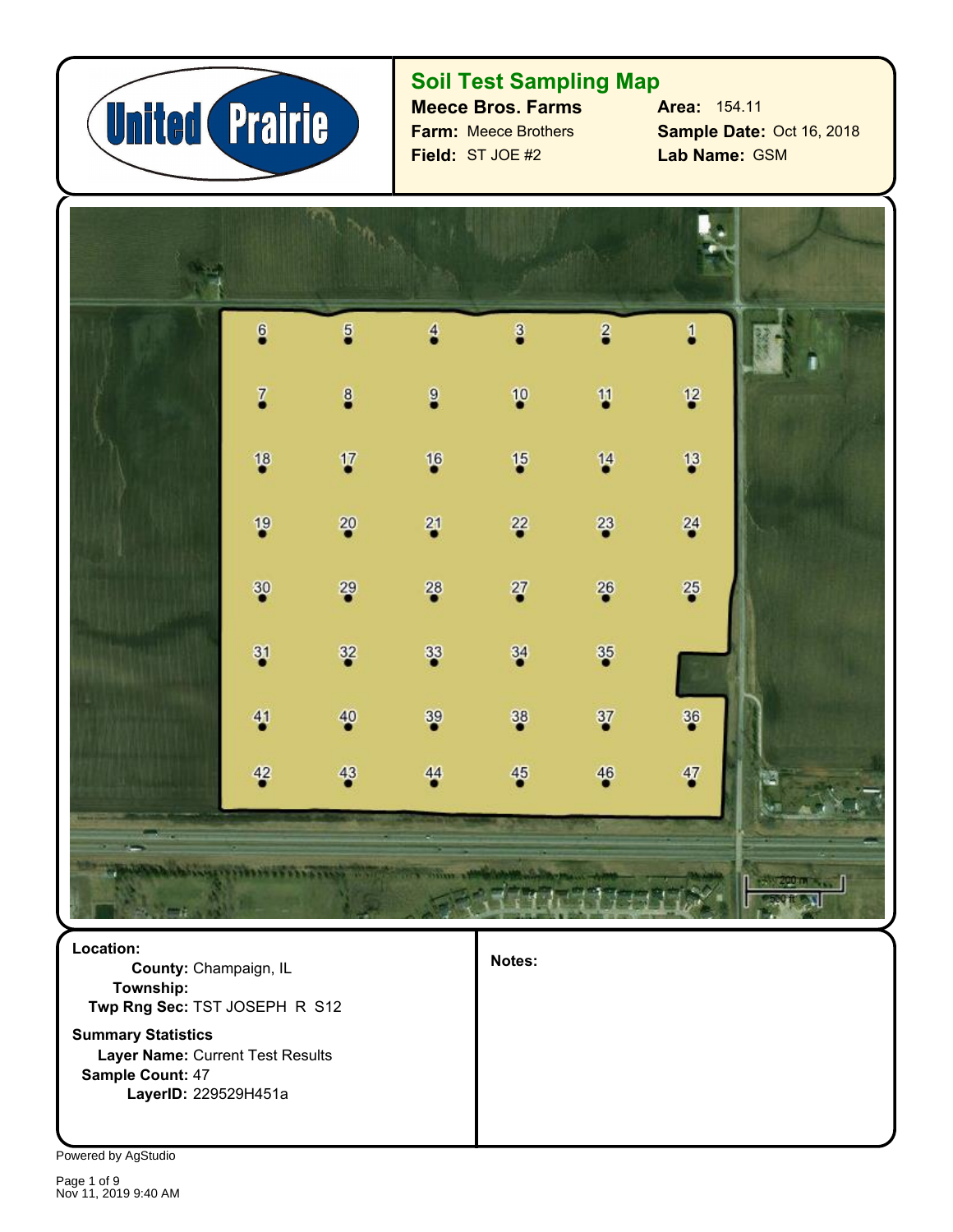

# **Soil Test Summary**

**Field:** ST JOE #2 **Lab Name:** Farm: Meece Brothers

Sample Date: Oct 16, 2018 Lab Name: GSM **Meece Bros. Farms Area:** 154.11

| <b>SampleID</b>  | <b>PHW</b> | P <sub>1</sub>       | K                    | OM   | <b>CA</b>            | <b>MG</b>            | <b>CEC</b> | <b>PERK</b> | <b>PERCA</b> | <b>PERMG</b> |
|------------------|------------|----------------------|----------------------|------|----------------------|----------------------|------------|-------------|--------------|--------------|
| none             | none       | Ibs per acre<br>(st) | Ibs per acre<br>(st) | none | Ibs per acre<br>(st) | Ibs per acre<br>(st) | meq/100g   | percent     | percent      | percent      |
|                  |            |                      |                      |      |                      |                      |            |             |              |              |
| $\mathbf{1}$     | 5.7        | 36                   | 398                  | 2.8  | 3,621                | 529                  | 15.9       | 3.3         | 57.0         | 13.9         |
| $\boldsymbol{2}$ | 5.8        | 37                   | 362                  | 2.4  | 2,957                | 486                  | 13.0       | 3.6         | 56.9         | 15.6         |
| 3                | 6.0        | 82                   | 436                  | 3.6  | 5,469                | 760                  | 21.7       | 2.6         | 63.1         | 14.6         |
| 4                | 5.9        | 50                   | 433                  | 3.5  | 5,483                | 745                  | 22.3       | 2.5         | 61.5         | 14.0         |
| 5                | 5.9        | 87                   | 392                  | 3.7  | 5,137                | 648                  | 20.6       | $2.5\,$     | 62.4         | 13.2         |
| 6                | $6.0\,$    | 42                   | 403                  | 3.4  | 3,994                | 487                  | 15.7       | 3.3         | 63.6         | 13.0         |
| $\overline{7}$   | 6.5        | 43                   | 317                  | 3.6  | 5,241                | 632                  | 17.9       | 2.3         | 73.2         | 14.8         |
| 8                | 6.2        | 51                   | 493                  | 3.5  | 4,475                | 600                  | 17.0       | 3.8         | 65.9         | 14.8         |
| $\boldsymbol{9}$ | 6.3        | 42                   | 426                  | 3.3  | 4,555                | 628                  | 16.9       | 3.3         | 67.4         | 15.5         |
| 10               | 6.2        | 42                   | 460                  | 3.6  | 5,241                | 655                  | 19.5       | 3.1         | 67.2         | 14.0         |
| 11               | 6.3        | 37                   | 331                  | 3.4  | 5,653                | 805                  | 20.8       | 2.1         | 68.0         | 16.2         |
| 12               | 6.4        | 42                   | 375                  | 3.4  | 5,897                | 719                  | 20.7       | 2.4         | 71.3         | 14.5         |
| 13               | 6.6        | 74                   | 411                  | 3.6  | 8,026                | 1,083                | 27.3       | 2.0         | 73.5         | 16.6         |
| 14               | 6.1        | 50                   | 359                  | 3.5  | 4,375                | 550                  | 16.7       | 2.8         | 65.5         | 13.8         |
| 15               | $6.0\,$    | 83                   | 481                  | 3.5  | 5,083                | 643                  | 20.0       | 3.1         | 63.6         | 13.4         |
| 16               | 5.6        | 64                   | 506                  | 3.3  | 3,400                | 429                  | 15.2       | 4.3         | 56.0         | 11.8         |
| 17               | 5.7        | 49                   | 406                  | 2.6  | 3,589                | 518                  | 15.7       | 3.4         | 57.2         | 13.8         |
| 18               | 6.1        | 62                   | 409                  | 3.5  | 5,539                | 819                  | 21.7       | 2.5         | 63.9         | 15.8         |
| 19               | 6.6        | 55                   | 344                  | 3.4  | 5,638                | 611                  | 18.6       | 2.4         | 75.8         | 13.7         |
| $20\,$           | 6.5        | 59                   | 303                  | 3.6  | 4,950                | 536                  | 16.7       | 2.4         | 74.2         | 13.4         |
| 21               | 6.5        | 43                   | 277                  | 2.6  | 3,482                | 426                  | 12.0       | $3.0\,$     | 72.6         | 14.8         |
| 22               | 6.3        | 52                   | 366                  | 2.8  | 5,349                | 782                  | 19.9       | 2.4         | 67.2         | 16.4         |
| 23               | $6.5\,$    | 61                   | 400                  | 3.5  | 5,077                | 565                  | 17.3       | $3.0\,$     | 73.4         | 13.7         |
| 24               | 6.6        | 36                   | 432                  | 3.6  | 6,003                | 813                  | 20.6       | 2.7         | 72.9         | 16.5         |
| 25               | 5.8        | 104                  | 404                  | 3.6  | 6,260                | 1,061                | 27.1       | 2.0         | 57.8         | 16.4         |
| $26\,$           | 5.9        | 80                   | 354                  | 3.4  | 3,964                | 525                  | 16.1       | 2.9         | 61.6         | 13.6         |
| 27               | 5.6        | 71                   | 450                  | 3.0  | 4,896                | 966                  | 23.4       | 2.5         | 52.4         | 17.3         |
| 28               | 6.1        | 51                   | 309                  | 3.5  | 5,396                | 816                  | 21.1       | 1.9         | 64.0         | 16.2         |
| 29               | 5.9        | 94                   | 452                  | 3.5  | 5,623                | 686                  | 22.4       | 2.6         | 62.8         | 12.8         |
| 30               | 5.6        | 55                   | 355                  | 3.3  | 3,586                | 491                  | 15.9       | 2.9         | 56.4         | 12.9         |
| 31               | 6.1        | 88                   | 441                  | 3.6  | 5,404                | 774                  | 21.1       | 2.7         | 64.1         | 15.3         |
| 32               | 5.9        | 59                   | 363                  | 3.4  | 3,794                | 464                  | 15.2       | 3.1         | 62.5         | 12.8         |
| 33               | 6.3        | 112                  | 400                  | 3.5  | 5,086                | 647                  | 18.5       | 2.8         | 68.8         | 14.6         |
| 34               | 5.3        | 105                  | 390                  | 3.4  | 2,759                | 413                  | 13.8       | 3.7         | 50.0         | 12.5         |
| 35               | 5.7        | 97                   | 299                  | 3.6  | 3,677                | 423                  | 15.3       | 2.6         | 60.1         | 11.6         |
| 36               | 6.3        | 59                   | 339                  | 3.6  | 8,051                | 1,186                | 29.7       | 1.5         | 67.8         | 16.7         |
| 37               | 6.3        | $37\,$               | 254                  | 2.4  | 3,522                | 426                  | 12.7       | 2.6         | 69.4         | 14.0         |
| 38               | 6.4        | 70                   | 686                  | 2.8  | 3,431                | 294                  | 12.1       | 7.3         | 70.9         | 10.2         |
| 39               | 5.6        | 69                   | 382                  | 2.7  | 3,525                | 384                  | 15.1       | 3.3         | 58.4         | 10.6         |
| 40               | 5.8        | 85                   | 391                  | 3.5  | 4,977                | 613                  | 20.4       | 2.5         | 61.0         | 12.6         |
| 41               | 5.7        | 42                   | 263                  | 3.4  | 3,574                | 415                  | 14.9       | 2.3         | 60.0         | 11.7         |
| 42               | 5.9        | 33                   | 354                  | 3.4  | 3,885                | 621                  | 16.4       | 2.8         | 59.3         | 15.8         |
| 43               | 5.7        | 54                   | 364                  | 3.6  | 2,982                | 367                  | 12.8       | $3.7$       | 58.3         | 12.0         |
|                  |            |                      |                      |      |                      |                      |            |             |              |              |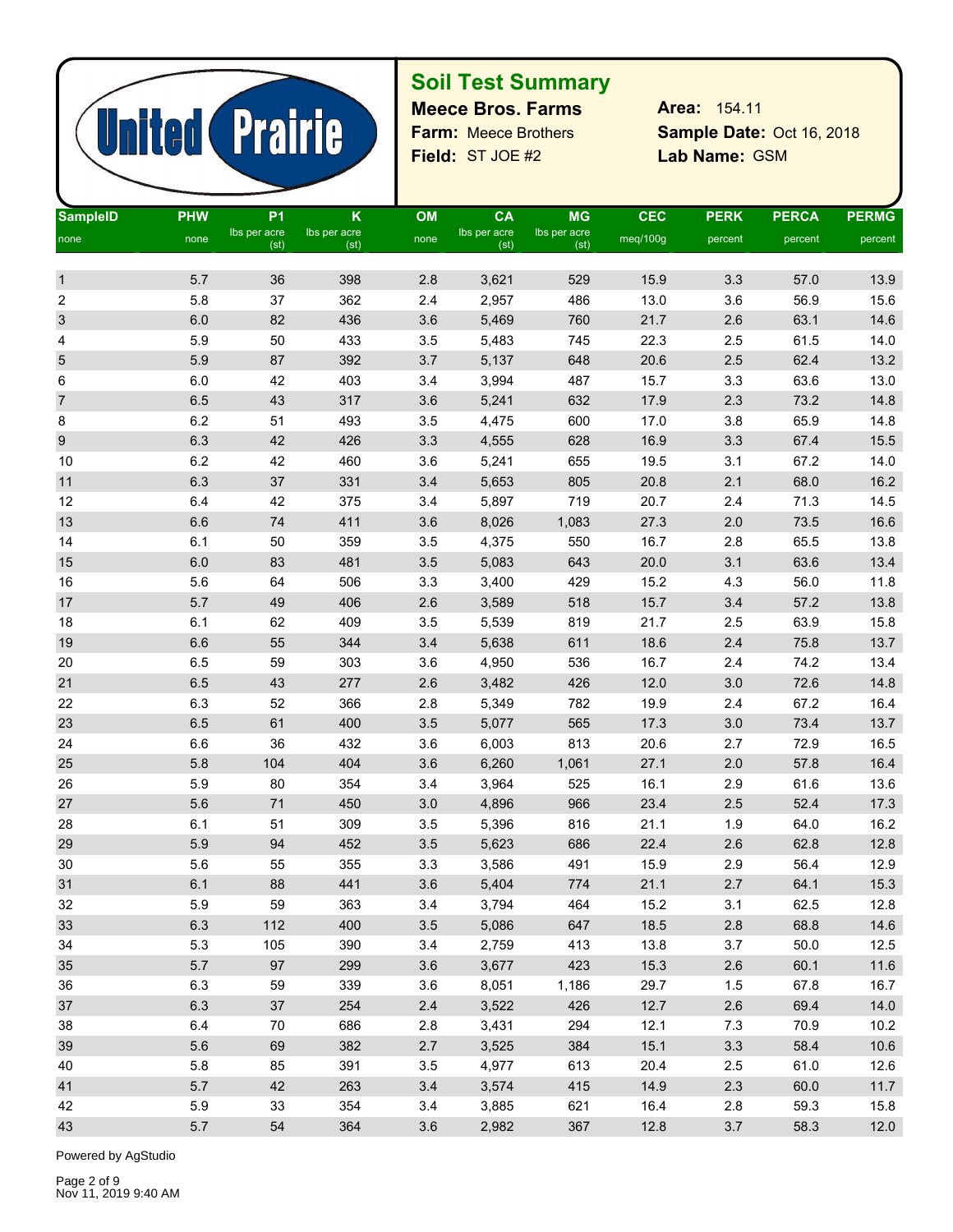

# **Soil Test Summary**

**Field:** ST JOE #2 **Lab Name:** Farm: Meece Brothers

Sample Date: Oct 16, 2018 Lab Name: GSM **Meece Bros. Farms Area:** 154.11

| <b>SampleID</b> | <b>PHW</b> | P <sub>1</sub>       | κ                    | <b>OM</b> | <b>CA</b>            | <b>MG</b>            | <b>CEC</b> | <b>PERK</b> | <b>PERCA</b> | <b>PERMG</b> |  |
|-----------------|------------|----------------------|----------------------|-----------|----------------------|----------------------|------------|-------------|--------------|--------------|--|
| none            | none       | Ibs per acre<br>(st) | Ibs per acre<br>(st) | none      | Ibs per acre<br>(st) | Ibs per acre<br>(st) | meq/100q   | percent     | percent      | percent      |  |
|                 |            |                      |                      |           |                      |                      |            |             |              |              |  |
| 44              | 5.9        | 59                   | 328                  | 3.4       | 2,814                | 278                  | 11.0       | 3.9         | 64.0         | 10.6         |  |
| 45              | 6.2        | 48                   | 265                  | 3.5       | 5,290                | 512                  | 18.7       | 1.9         | 70.8         | 11.5         |  |
| 46              | 6.0        | 160                  | 486                  | 3.5       | 5.566                | 715                  | 21.9       | 2.9         | 63.6         | 13.7         |  |
| 47              | 6.2        | 79                   | 432                  | 3.4       | 5,410                | 787                  | 20.7       | 2.7         | 65.4         | 15.9         |  |
| Average:        | 6.1        | 64                   | 389                  | 3.3       | 4,717                | 624                  | 18.3       | 2.9         | 64.3         | 14.0         |  |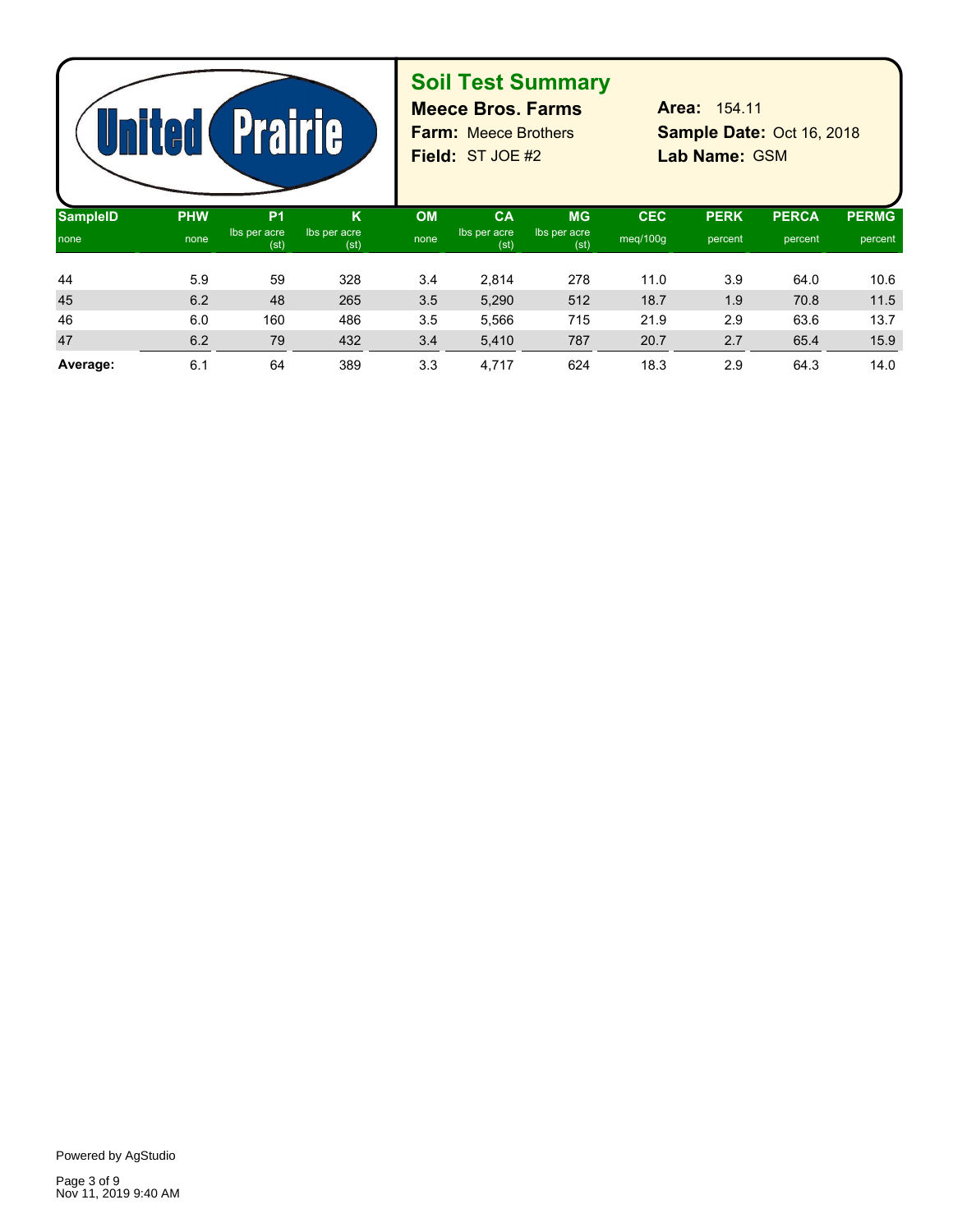

### **Soil Test Map Report - PHW**

**Field** ST JOE #2 **Farm:** Meece Brothers **Meece Bros. Farms**

**Sample Date** Oct 16, 2018 **Lab Name** GSM **Area:** 154.11



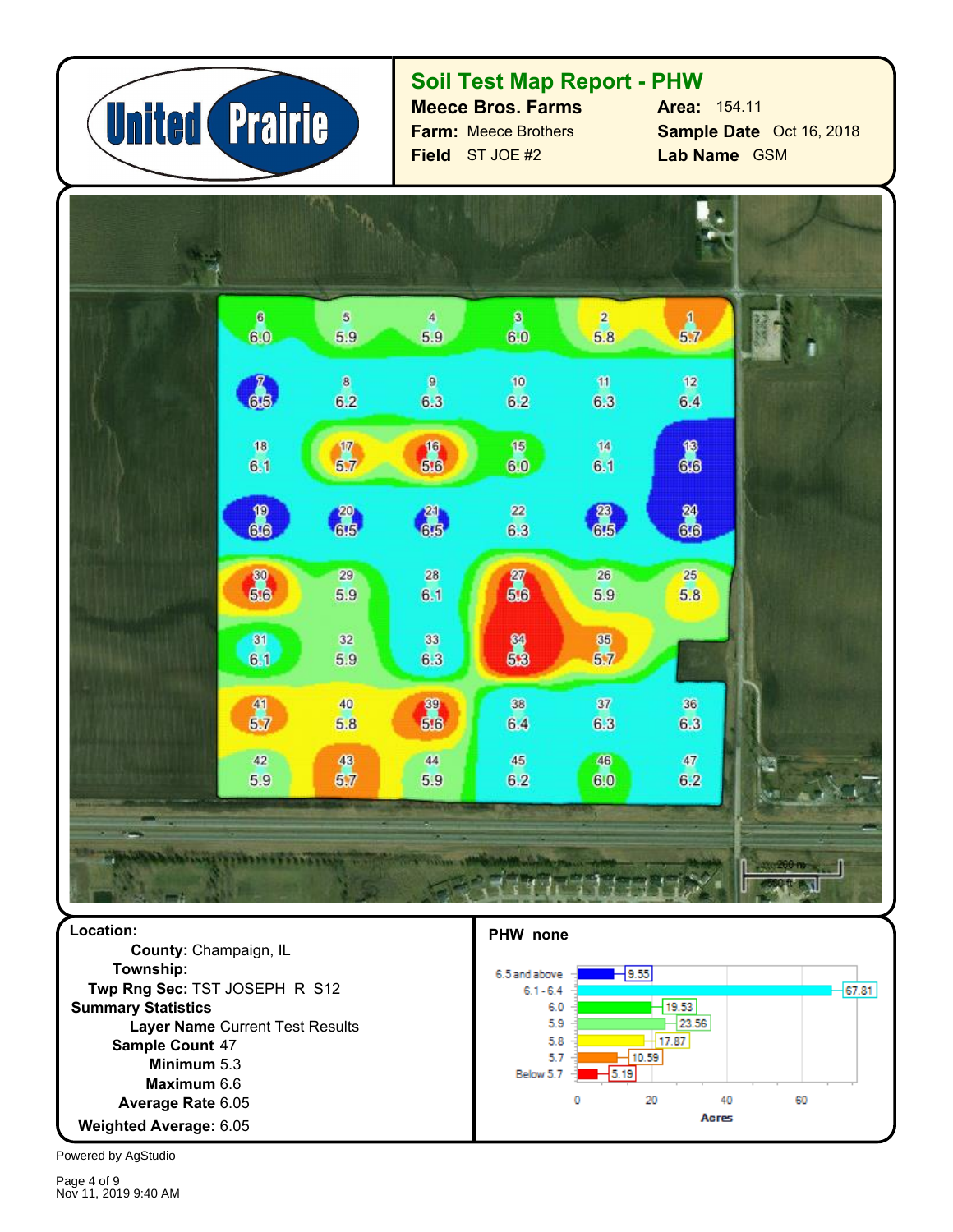

### **Soil Test Map Report - P1**

**Field** ST JOE #2 **Farm:** Meece Brothers **Meece Bros. Farms**

**Sample Date** Oct 16, 2018 **Lab Name** GSM **Area:** 154.11



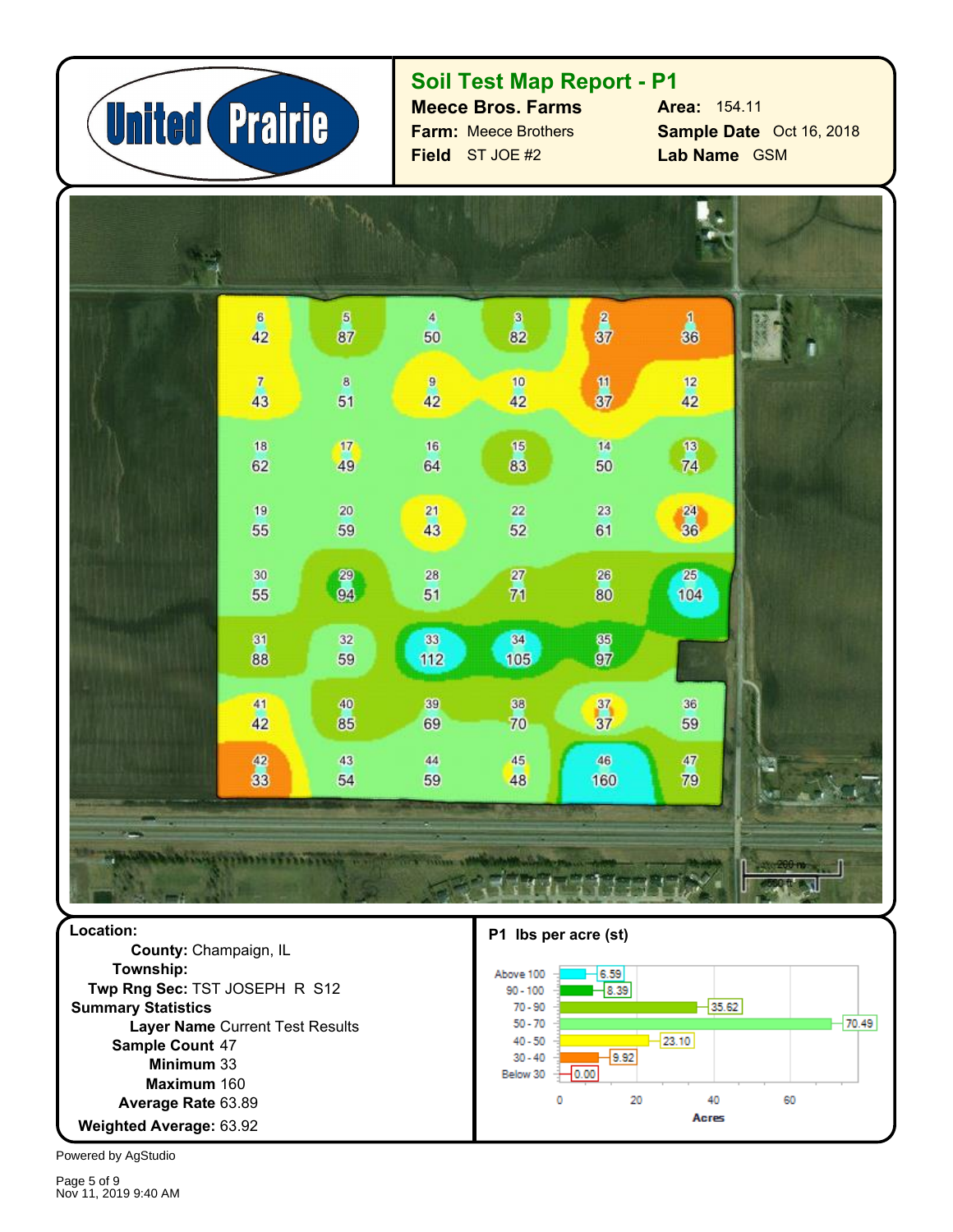

## **Soil Test Map Report - K**

**Field** ST JOE #2 **Farm:** Meece Brothers **Meece Bros. Farms**

**Sample Date** Oct 16, 2018 **Lab Name** GSM **Area:** 154.11



**Township:** 254 **Minimum** 388.95 **Weighted Average:** 388.88 **Average Rate** 686 **Maximum** Sample Count 47 **Layer Name** Current Test Results **Summary Statistics Twp Rng Sec:** TST JOSEPH R S12 **County:** Champaign, IL



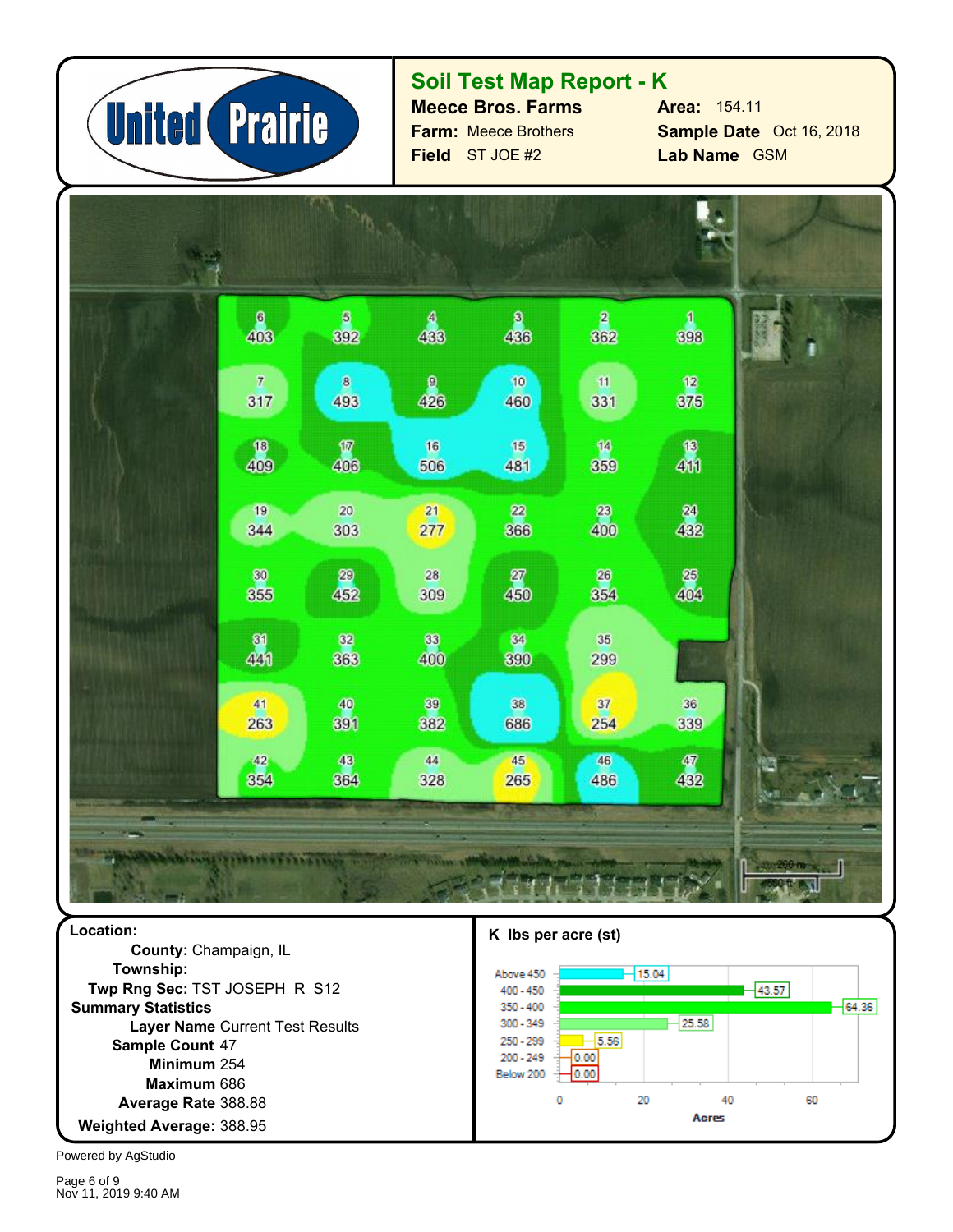

### **Soil Test Map Report - OM**

**Field** ST JOE #2 **Farm:** Meece Brothers **Meece Bros. Farms** **Sample Date** Oct 16, 2018 **Lab Name** GSM **Area:** 154.11

| $\frac{6}{3.4}$                         | $\frac{6}{37}$   | $\frac{4}{3.5}$                          | $\frac{8}{3.6}$                          | $\frac{2}{2.4}$                          | $\begin{array}{c} 1 \\ 2.8 \end{array}$ |  |
|-----------------------------------------|------------------|------------------------------------------|------------------------------------------|------------------------------------------|-----------------------------------------|--|
| $\begin{array}{c} 7 \\ 3.6 \end{array}$ | $\frac{8}{3.5}$  | $\frac{9}{3.3}$                          | $\pmb{\text{10}}$<br>3.6                 | $\frac{10}{3.4}$                         | $\frac{12}{3.4}$                        |  |
| $\frac{18}{3.5}$                        | $\frac{17}{2.6}$ | $\frac{16}{3.3}$                         | $\frac{15}{3.5}$                         | $\frac{14}{3.5}$                         | $\frac{18}{3.6}$                        |  |
| $\frac{19}{3.4}$                        | 20<br>3.6        | 21<br>2.6                                | 22<br>2.8                                | $\begin{array}{c} 23 \\ 3.5 \end{array}$ | $\frac{24}{3.6}$                        |  |
| $\frac{80}{3.3}$                        | $\frac{29}{3.5}$ | $\begin{array}{c} 28 \\ 3.5 \end{array}$ | ${\bf 27}$<br>3.0                        | $\frac{26}{3.4}$                         | $\frac{25}{30}$                         |  |
| $\frac{81}{30}$                         | 82<br>3.4        | 88<br>3.5                                | $\frac{34}{3.4}$                         | 85<br>3.6                                |                                         |  |
| $\frac{41}{3.4}$                        | $\frac{40}{3.5}$ | $\begin{array}{c} 39 \\ 2.7 \end{array}$ | $\begin{array}{c} 38 \\ 2.8 \end{array}$ | $\frac{37}{2.4}$                         | 86<br>8.6                               |  |
| $\frac{42}{3.4}$                        | 43<br>3.6        | 44<br>3.4                                | 45<br>3.5                                | 46<br>3.5                                | $\frac{47}{3.4}$                        |  |
|                                         |                  |                                          |                                          |                                          |                                         |  |

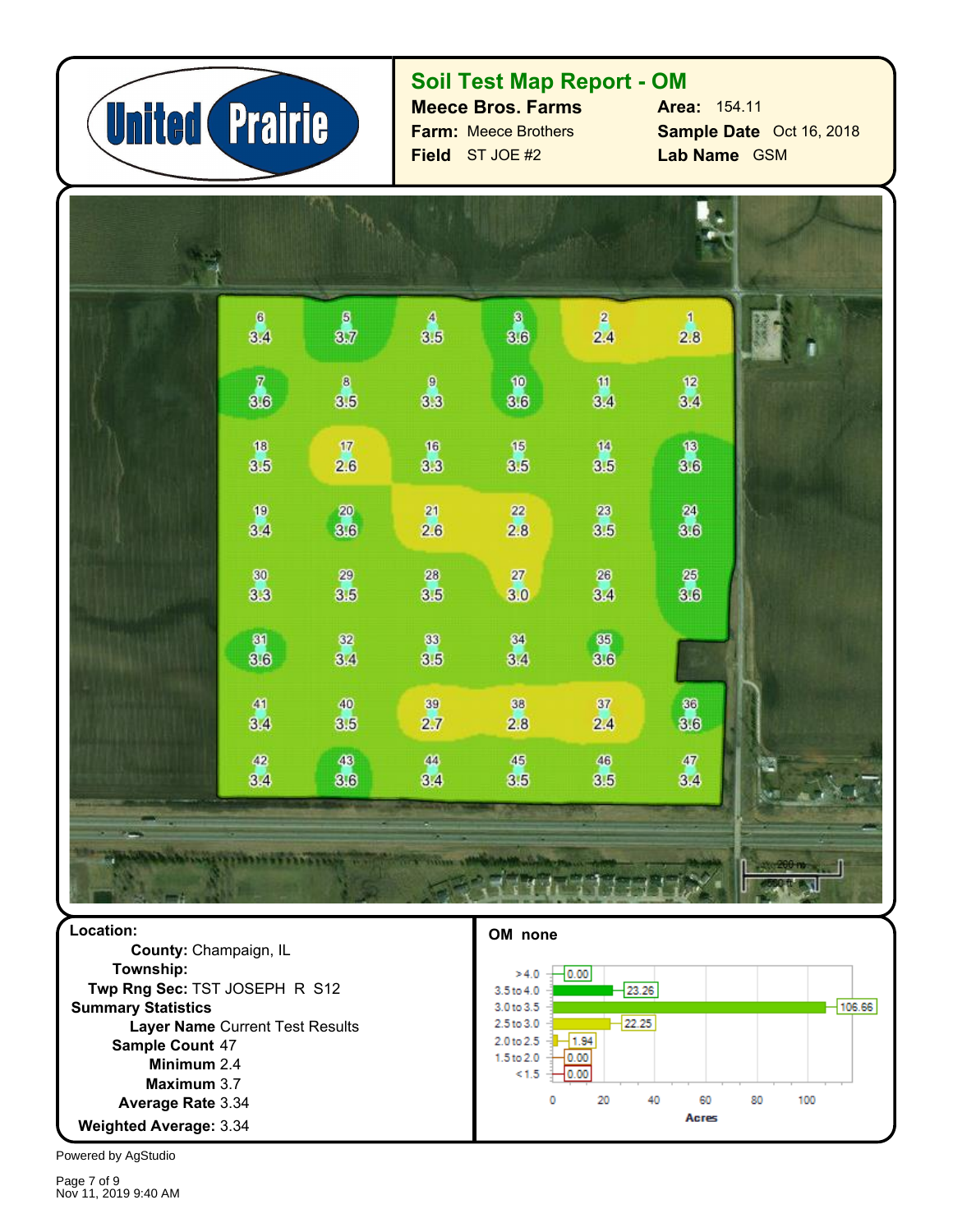

### **Soil Test Map Report - CEC**

**Field** ST JOE #2 **Farm:** Meece Brothers **Meece Bros. Farms**

**Sample Date** Oct 16, 2018 **Lab Name** GSM **Area:** 154.11